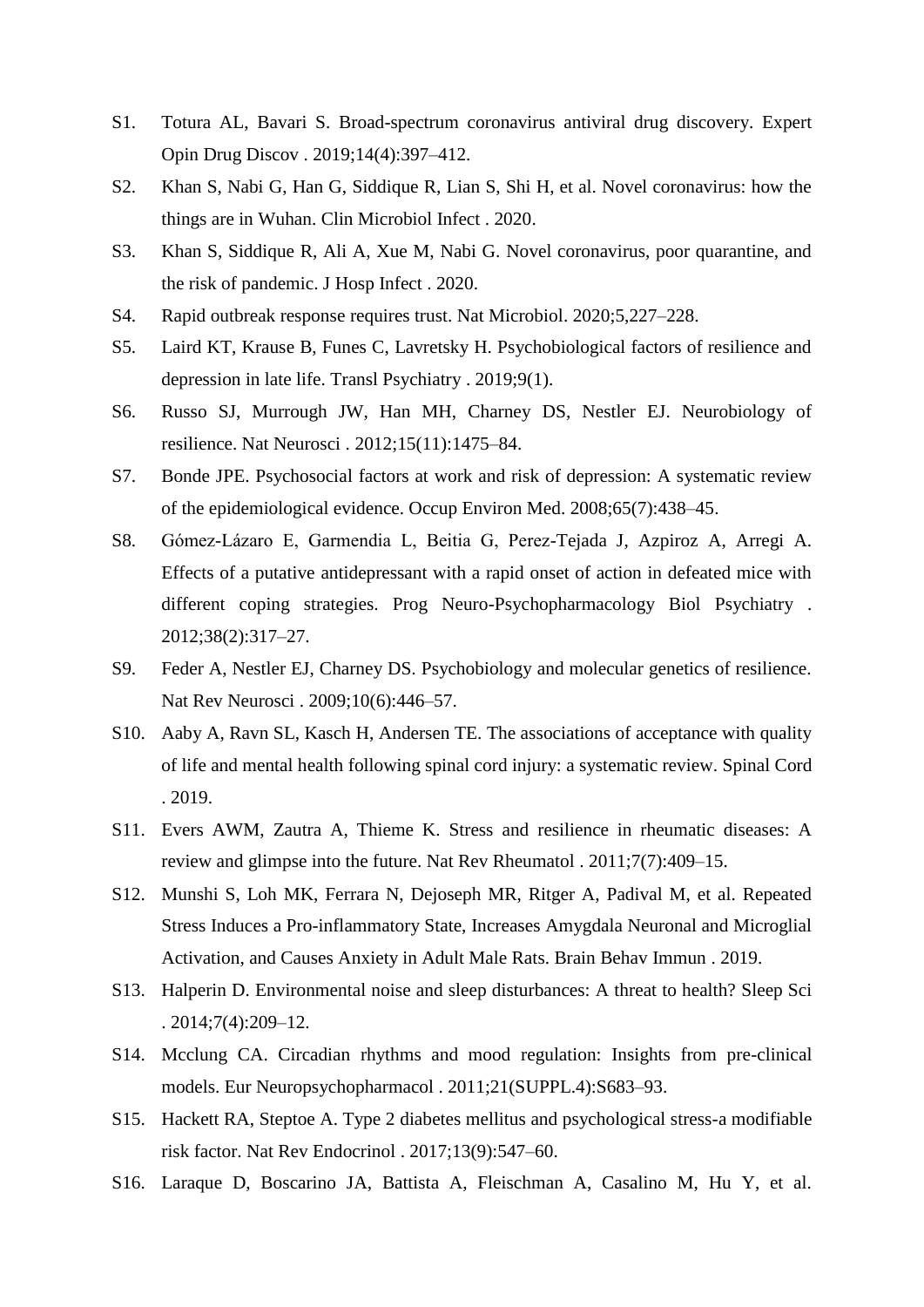September 11th : Implications for Children 's Mental Health Services. Pediatrics. 2004;113(5):1357–66.

- S17. Shereen MA, Khan S, Kazmi A, Bashir N, Siddique R. COVID-19 infection: origin, transmission, and characteristics of human coronaviruses. J Adv Res. 2020.
- S18. Lee SM, Kang WS, Cho AR, Kim T, Park JK. Psychological impact of the 2015 MERS outbreak on hospital workers and quarantined hemodialysis patients. Compr Psychiatry . 2018;87:123–7.
- S19. Almutairi AF, Adlan AA, Balkhy HH, Abbas OA, Clark AM. "It feels like I'm the dirtiest person in the world.": Exploring the experiences of healthcare providers who survived MERS-CoV in Saudi Arabia. J Infect Public Health . 2018;11(2):187–91.
- S20. Bukhari EE, Temsah MH, Aleyadhy AA, Alrabiaa AA, Alhboob AA, Jamal AA, et al. Middle east respiratory syndrome coronavirus (MERS-CoV) outbreak perceptions of risk and stress evaluation in nurses. J Infect Dev Ctries. 2016;10(8):845–50.
- S21. Khalid I, Khalid TJ, Qabajah MR, Barnard AG, Qushmaq IA. Healthcare workers emotions, perceived stressors and coping strategies during a MERS-CoV outbreak. Clin Med Res. 2016;14(1):7–14.
- S22. Roberts NP, Kitchiner NJ, Kenardy J, Robertson L, Lewis C, Bisson JI. Multiple session early psychological interventions for the prevention of post-traumatic stress disorder. Cochrane Database Syst Rev. 2019;2019(8).
- S23. Harder N, Lemoine J, Harwood R. Psychological outcomes of debriefing healthcare providers who experience expected and unexpected patient death in clinical or simulation experiences: A scoping review. J Clin Nurs. 2020;29(3–4):330–46.
- S24. Duffy D, Enrique A, Connell S, Connolly C, Richards D. Internet-Delivered Cognitive Behavior Therapy as a Prequel to Face-To-Face Therapy for Depression and Anxiety: A Naturalistic Observation. Front Psychiatry. 2020;10(January):1–15.
- S25. Campbell-Sills L, Roy-Byrne PP, Craske MG, Bystritsky A, Sullivan G, Stein MB. Improving Outcomes for Patients With Medication-Resistant Anxiety: Effects of Collaborative Care With Cognitive Behavioral Therapy. Focus. 2017;15(2):211–8.
- S26. Santiago J, Akeman E, Kirlic N, Clausen AN, Cosgrove KT, McDermott TJ, et al. Protocol for a randomized controlled trial examining multilevel prediction of response to behavioral activation and exposure-based therapy for generalized anxiety disorder. Trials. 2020;21(1):1–14.
- S27. Craske MG, Stein MB, Eley TC, Milad MR, Holmes A, Rapee RM, et al. Anxiety disorders. Nat Rev Dis Prim. 2017;3.